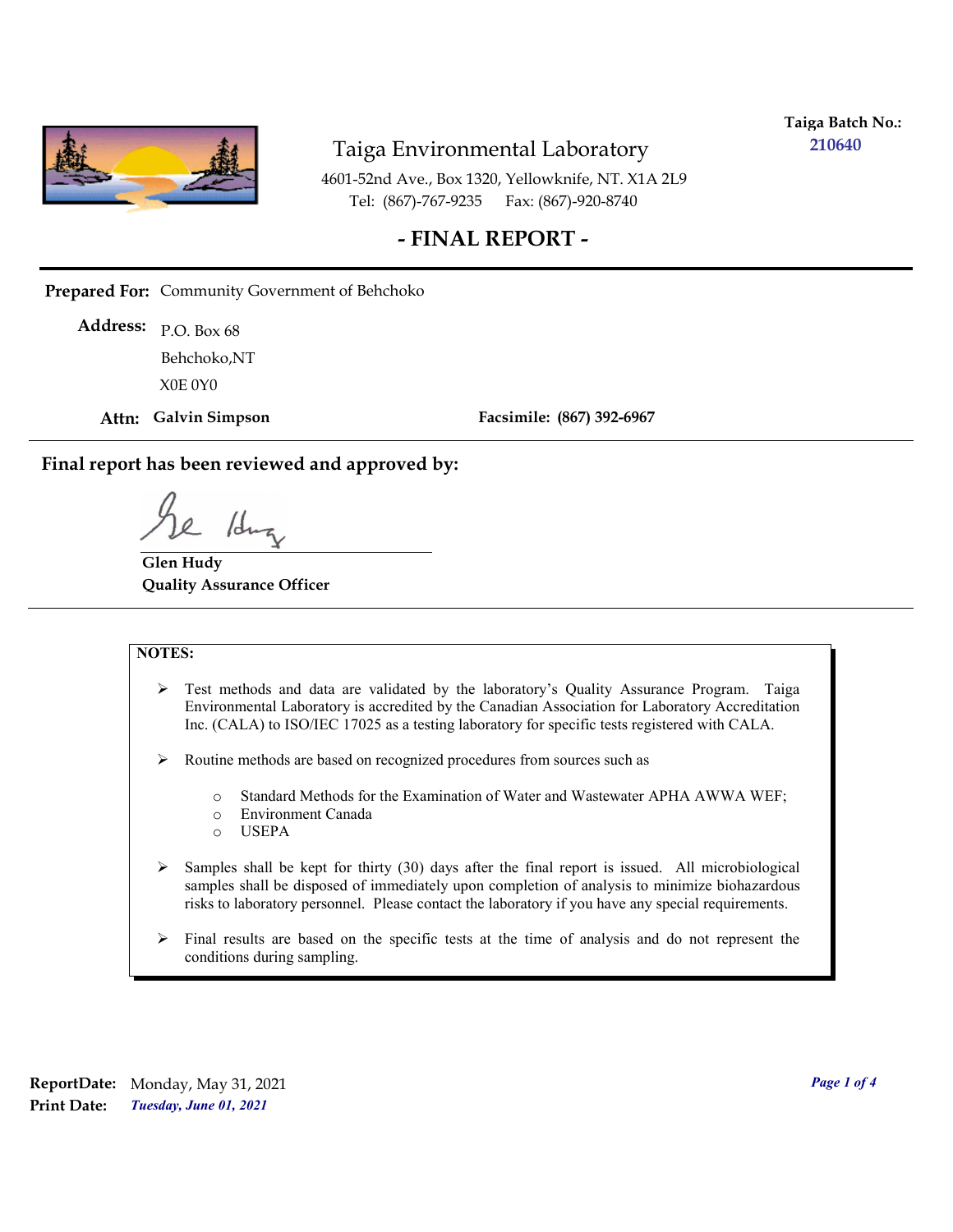

4601-52nd Ave., Box 1320, Yellowknife, NT. X1A 2L9 Tel: (867)-767-9235 Fax: (867)-920-8740

**Taiga Batch No.: 210640**

# **- CERTIFICATE OF ANALYSIS -**

## Client Sample ID: R3 Taiga Sample ID: 001

| <b>Client Project:</b>    |       |
|---------------------------|-------|
| <b>Sample Type: Water</b> |       |
| Received Date: 21-May-21  |       |
| Sampling Date: 21-May-21  |       |
| <b>Sampling Time:</b>     |       |
| Location:                 |       |
| <b>Report Status:</b>     | Final |

| <b>Test Parameter</b>         | Result  |   | Detection<br>Limit | Units     | Analysis<br>Date | Analytical<br>Method* | <b>Qualifer</b> |
|-------------------------------|---------|---|--------------------|-----------|------------------|-----------------------|-----------------|
| <b>Inorganics - Nutrients</b> |         |   |                    |           |                  |                       |                 |
| Ammonia as Nitrogen           | 20.3    |   | 0.005              | mg/L      | 28-May-21        | SM4500-NH3:G          |                 |
| Biochemical Oxygen Demand     | 24      |   | $\overline{2}$     | mg/L      | 21-May-21        | SM5210:B              | 55              |
| <b>CBOD</b>                   | 24      |   | 2                  | mg/L      | $21$ -May-21     | SM5210:B              | 55              |
| Phosphorous, Total            | 2.86    |   | 0.002              | mg/L      | 28-May-21        | SM4500-P:D            |                 |
| <b>Inorganics - Physicals</b> |         |   |                    |           |                  |                       |                 |
| pH                            | 7.17    |   |                    | pH units  | $21$ -May-21     | SM4500-H:B            |                 |
| Solids, Total Suspended       | $\prec$ | 3 | 3                  | mg/L      | $21$ -May-21     | SM2540:D              |                 |
| Microbiology                  |         |   |                    |           |                  |                       |                 |
| Coliforms, Fecal              | $\prec$ | 1 | $\mathbf{1}$       | CFU/100mL | $21$ -May-21     | SM9222:D              |                 |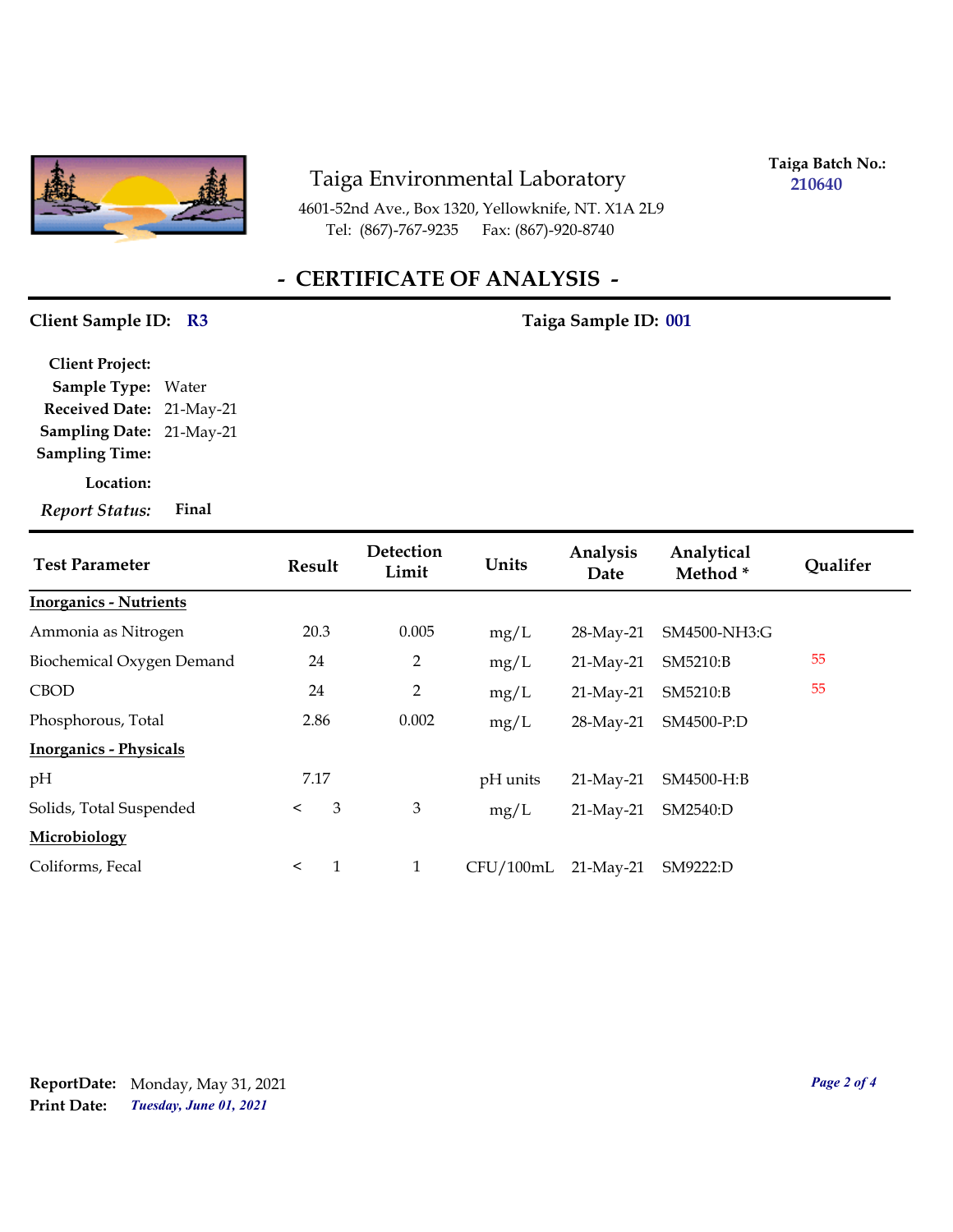

**Taiga Batch No.: 210640**

4601-52nd Ave., Box 1320, Yellowknife, NT. X1A 2L9 Tel: (867)-767-9235 Fax: (867)-920-8740

# **- CERTIFICATE OF ANALYSIS -**

## Client Sample ID: R4 7aiga Sample ID: 002

**Sampling Date:** 21-May-21 **Received Date:** 21-May-21 **Client Project: Sample Type:** Water **Sampling Time:**

**Location:**

*Report Status:* **Final**

| <b>Test Parameter</b>         | Result         | Detection<br>Limit | Units     | Analysis<br>Date | Analytical<br>Method * | <b>Qualifer</b> |
|-------------------------------|----------------|--------------------|-----------|------------------|------------------------|-----------------|
| <b>Inorganics - Nutrients</b> |                |                    |           |                  |                        |                 |
| Ammonia as Nitrogen           | 0.011          | 0.005              | mg/L      | 28-May-21        | SM4500-NH3:G           |                 |
| Biochemical Oxygen Demand     | 3              | $\overline{2}$     | mg/L      | $21$ -May-21     | SM5210:B               |                 |
| <b>CBOD</b>                   | $\overline{2}$ | $\overline{2}$     | mg/L      | $21$ -May-21     | SM5210:B               |                 |
| Phosphorous, Total            | 0.114          | 0.002              | mg/L      | 28-May-21        | SM4500-P:D             |                 |
| <b>Inorganics - Physicals</b> |                |                    |           |                  |                        |                 |
| pH                            | 6.69           |                    | pH units  | $21$ -May-21     | SM4500-H:B             |                 |
| Solids, Total Suspended       | 40             | 3                  | mg/L      | 21-May-21        | SM2540:D               |                 |
| Microbiology                  |                |                    |           |                  |                        |                 |
| Coliforms, Fecal              | 1020           | 10                 | CFU/100mL | $21$ -May-21     | SM9222:D               |                 |